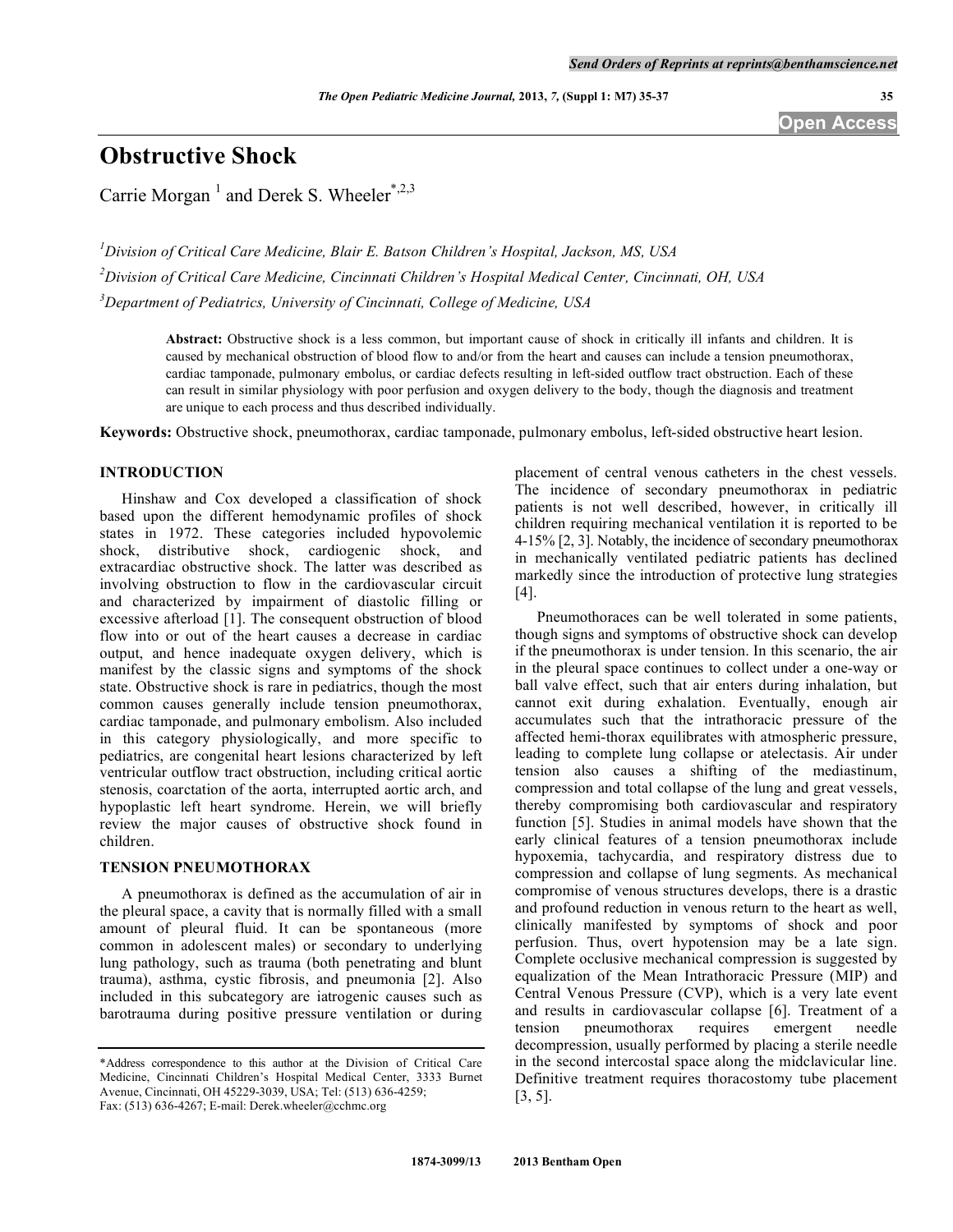## **CARDIAC TAMPONADE**

 The pericardial sac around the heart is relatively noncompliant, and the accumulation of even small amounts of fluid can be sufficient to produce cardiac tamponade physiology. While acute pericardial fluid changes are usually symptomatic, the chronic accumulation of fluid may occur with little to no hemodynamic derangements, as the pericardium slowly stretches to accommodate the excess volume over time [7]. Pericardial effusions can develop as a result of any type of pericardial inflammation (i.e., pericarditis), causing a range of physiologic perturbations along the spectrum of minor flu-like symptoms (i.e., manifestations of the pericarditis itself) to a life-threatening state characterized by cardiac tamponade and obstructive shock [7]. Historically, the most common cause of pericardial effusions was infectious pericarditis, though a recent review suggests that idiopathic and neoplastic causes are much more frequent due to the success of childhood vaccinations [8]. Other common causes include postpericardiotomy syndrome (following cardiac surgery for congenital heart disease) and trauma, most often causing hemopericardium. Effusions may also develop as a result of a central line that erodes through the thin wall of the right atrium, a phenomenon that appears primarily limited to neonates and young infants [9].

 The pathophysiology of cardiac tamponade is welldescribed. Briefly, increased intrapericardial pressure limits venous return to the heart and causes right ventricular compression. There is a progressive decline in right ventricular end-diastolic volume as diastolic filling lessens, worsening cardiac output. In severe tamponade, venous return during inspiration into the compressed right ventricle bows the interventricular septum into the left ventricle, further diminishing systemic cardiac output. As pericardial pressure increases and surpasses ventricular end-diastolic pressure, the ventricular volumes grow smaller and smaller and cardiac output worsens [10].

 Tamponade is a clinical diagnosis and classically, patients with critical cardiac tamponade present with Beck's triad of symptoms including hypotension, quiet ("muffled") heart sounds, and raised jugular venous pressure [7, 10, 11]. Patients may present with dyspnea, compensatory tachycardia, and poor perfusion. On auscultation, a friction rub and distant heart sounds may be present. Pulsus paradoxus, defined as a decline in systolic blood pressure greater than or equal to 10 mm Hg during inspiration, results from the inspiratory reduction in pleural pressure that produces a fall in left ventricular output and arterial systolic pressure [5, 7, 12]. An electrocardiogram may show electrical alternans due to the heart swinging within the large effusion. Formal evaluation with an urgent echocardiogram should be performed in those patients with symptoms suspicious for cardiac tamponade. However, emergent management should not wait for echocardiography and is frequently based upon the recognition of tamponade physiology in the appropriate clinical context.

 Pericardiocentesis is the lifesaving procedure of choice for children with cardiac tamponade and can safely be done with bedside echocardiographic guidance [11]. Medical stabilization with fluid resuscitation and inotropic support is temporary at best and somewhat controversial as fluid

resuscitation may worsen tamponade physiology, especially in children who are either normovolemic or hypervolemic [10]. In the latter scenario, fluid administration will increase intracardiac pressures further, hence increasing intrapericardial pressures and worsening tamponade [12].

# **PULMONARY EMBOLISM**

 Pulmonary embolism (PE) is uncommonly diagnosed in children, making its true incidence difficult to determine. However, the incidence of PE does appear to be on the rise, though this may be due to a heightened index of clinical suspicion and better recognition by pediatric providers. Alternatively, it may be due to the fact that more children are surviving from previously fatal conditions that place them at an increased risk for developing PE, such as congenital heart disease and malignancy. In addition, more children are requiring central venous catheterization for vascular access, a major risk factor for venous thromboembolism (VTE), which can lead to a PE [13, 14].

 PE is frequently fatal and difficult to diagnose. In a recent literature review comparing pediatric PE with adult PE, pediatric cases were more often diagnosed at autopsy and were associated with a higher mortality rate than adults [13]. The clinical presentation often is confusing, perhaps compounded by the fact that very few pediatricians have much experience with this disorder. Results of screening tests, such as oxygen saturation, electrocardiography, and chest radiography, may be normal. Thus, a high index of clinical suspicion is necessary. Evaluation should be performed with spiral computed tomography (CT) venography, which is now widely considered the study of choice due to its >90% sensitivity and specificity in adults. Ventilation/ Perfusion (V/Q) scans are also available but are more difficult to obtain and to interpret in pediatrics [15].

 As a cause of cardiogenic shock, a massive PE has a profound impact upon gas exchange and hemodynamics. Obstruction to flow through the pulmonary artery results in increased dead space ventilation where affected lung segments are ventilated but not perfused, observed clinically as a substantial decrease in the end-tidal  $CO<sub>2</sub> (ETCO<sub>2</sub>)$  that no longer reflects arterial  $PCO<sub>2</sub>$ . A widened alveolar-arterial gradient (A-a) is present as well. The mechanism for hypoxemia likely involves several mechanisms. In some pediatric patients, an intracardiac right-to-left shunt through a patent foramen ovale may be present and as right atrial pressure increases and eventually exceeds the left atrial pressure, deoxygenated blood can shunt directly into the systemic circulation. In addition, V/O mismatching is compounded by the accompanying fall in cardiac output that results from massive PE, leading to mixed venous desaturation. PE increases the right ventricular (RV) afterload, resulting in an increase in the RV end-diastolic volume (EDV). The increase in RVEDV adversely affects left ventricular hemodynamics through ventricular interdependence. Specifically, the interventricular septum bows into the left ventricle (LV) and impairs diastolic filling, resulting in decreased LV preload and subsequently diminished cardiac output and hypotension [5, 16, 17]. These physiologic phenomenon are manifested by respiratory distress, hypoxia, and decreased cardiac output with signs of shock.